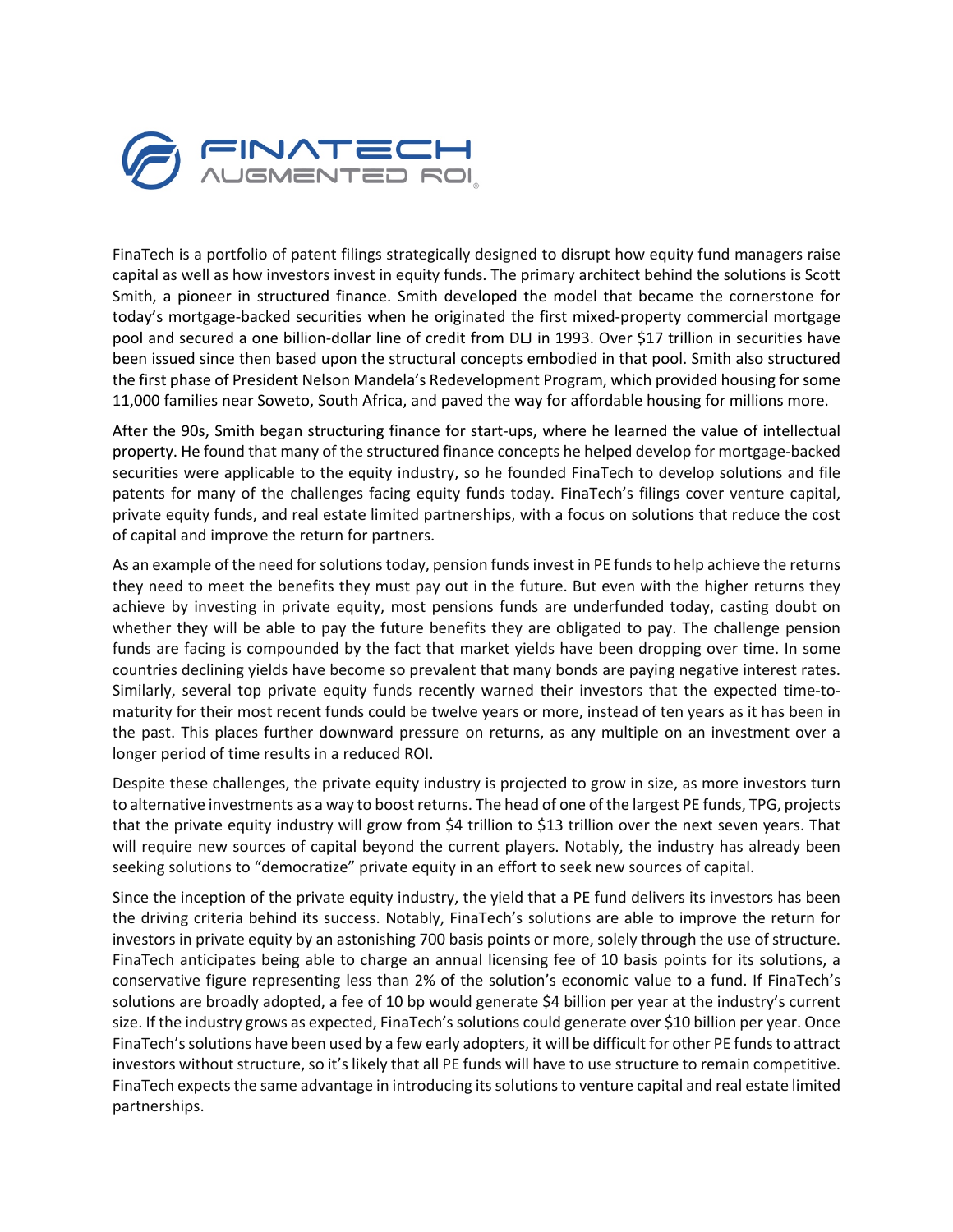Note that the increase in yield that FinaTech's solutions produce are not predicated upon improving the return that a fund earns from its portfolio. In fact, that is currently the industry's sole means for improving ROI—picking better assets and doing a better job of managing those assets. Instead, the increase in ROI that FinaTech brings to the table is gained by employing superior structures for how cash flow is allocated among the various new securities that will be sold by equity funds. Essentially, FinaTech's solutions can be used to reduce the cost-of-capital for funds, improve liquidity and yields for investors, and shorten the duration of an investor's exposure to positions.

FinaTech has filed broad claims to protect the core concepts behind its solutions, so when variations of the solutions are spawned in the industry, they will still be covered by FinaTech's patents. Likewise, FinaTech has spent considerable time and expense filing patents on as many variations of the core concepts as possible. Thus, FinaTech's patent portfolio is anticipated to offer protection against most future developments in the industry. Notably, many of FinaTech's solutions have already been vetted by industry experts currently and formerly with Goldman Sachs, Morgan Stanley, Blackrock, CitiBank, Cambridge Advisers, and HarbourVest.

The following diagrams offer a sampling of some of the solutions that FinaTech has filed patents on:

# **Senior/Sub Structures for Equity Funds**

Today, the net return from a portfolio of assets, after paying the general partners' fees, is prorated among the limited partners on a *pari passu* basis. Thus, all of the investors in an equity fund earning a net return of 14% earn 14%. Under at least one of FinaTech's patent filings this would change.

In a structured equity fund, limited partners would share in the cash flow of a fund based upon their respective levels of seniority and preferences. The three diagrams below show how the net return to the true equity investor (the most subordinate investor) can be substantially increased simply through the use of structure.

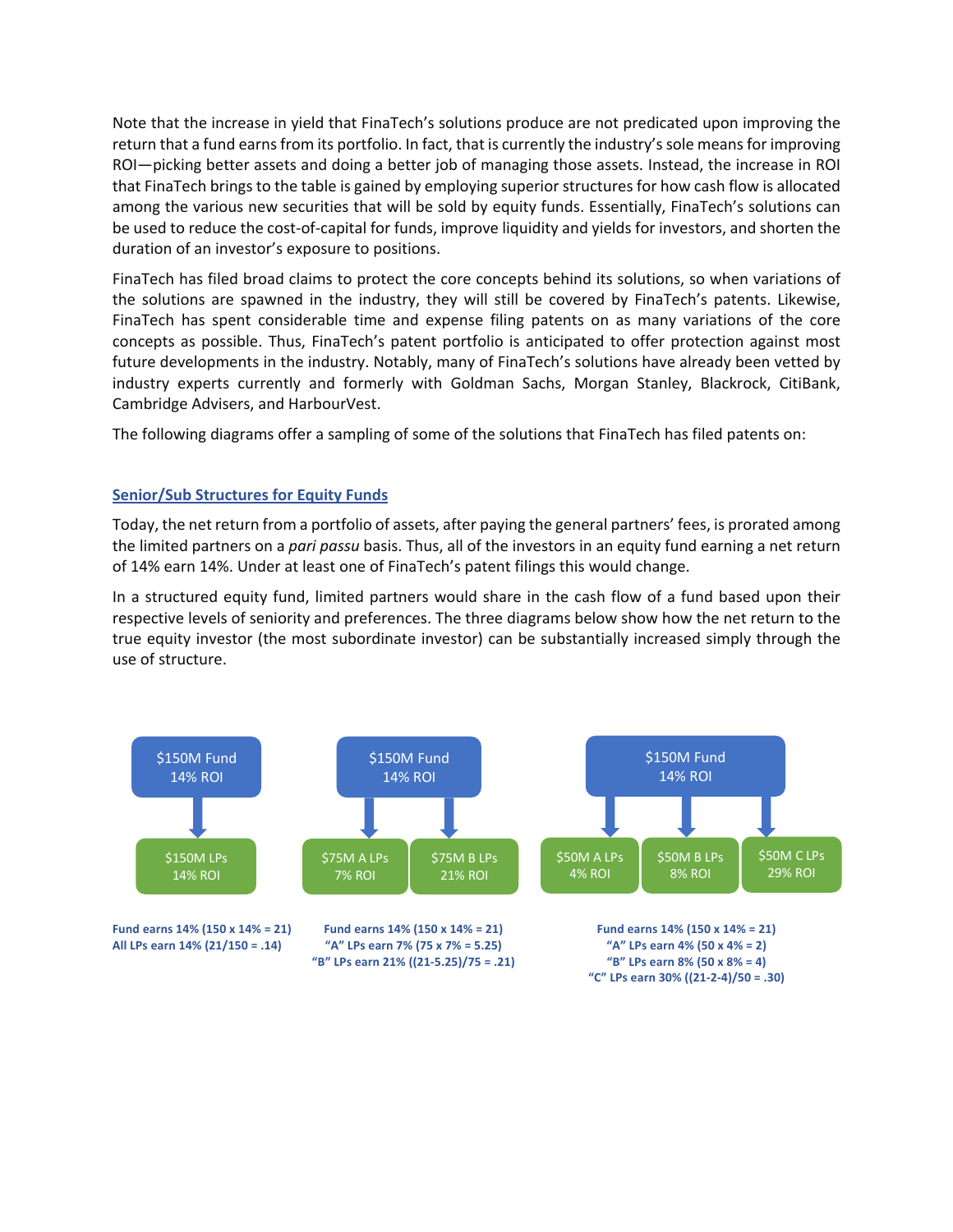# **Reduced Outlay Investing (ROI) for Equity Fund LPs**

Most equity funds today make use of capital call commitments, in which the limited partners (investors) commit to provide a certain amount of capital when called upon by the general partner. The general partner uses the capital to buy assets for the fund and to pay the expenses of the fund. FinaTech has filed numerous claims that develop the means to use the capital call commitments as collateral for long-term bonds that would provide the capital needed by a fund. Some equity funds have already begun using their capital call commitments as collateral for short-term borrowing, which FinaTech does not feel violates its filings, but using capital call commitments as permanent collateral for bonds, which could even be rated, remains a novel idea in the industry.

As contemplated in FinaTech's filings, there would be incentives built into the partnership agreement to reward the general partner for successfully repaying the obligations of the bond without having to call on the investor commitments. For example, a GP might receive a 25% carried interest if he never calls on the commitments, whereas his carried interest would drop to 15% if he does have to call on the commitments. This would allow limited partners to develop new investment strategies in which the capital they have set aside for a commitment could be invested in an alternate side investment. Thus, they could earn a return from their limited partnership interest in the equity fund, plus a return from the side investment. The side investment could be free and clear real estate, for example, with a line of credit on the property to enable the investor to honor their commitment if called.

Reduced Outlay Investing would provide general partners with the ability to pursue new strategies not available to them under current fund structures. For example, general partners could invest in safer, lower yield assets than they do today. As long as they can beat the cost of funds for the bond utilized to capitalize the fund, their investors would receive substantially higher ROIs than they do today, as any return over a net outlay of zero is technically an infinite return. Thus, Reduced Outlay Investing opens the door to new growth in the equity industries that would not otherwise be possible.

The two diagrams below show how investors would benefit from Reduced Outlay Investing.



**Fund earns 14% (100 x 14% = 14) Fund earns 14% (100 x 14% = 14) LPs earn 14% (14/100 = .14) Bond earns 4% (100 x 4% = 4) LPs earn 10 on an investment of 0, plus 8 on side investment**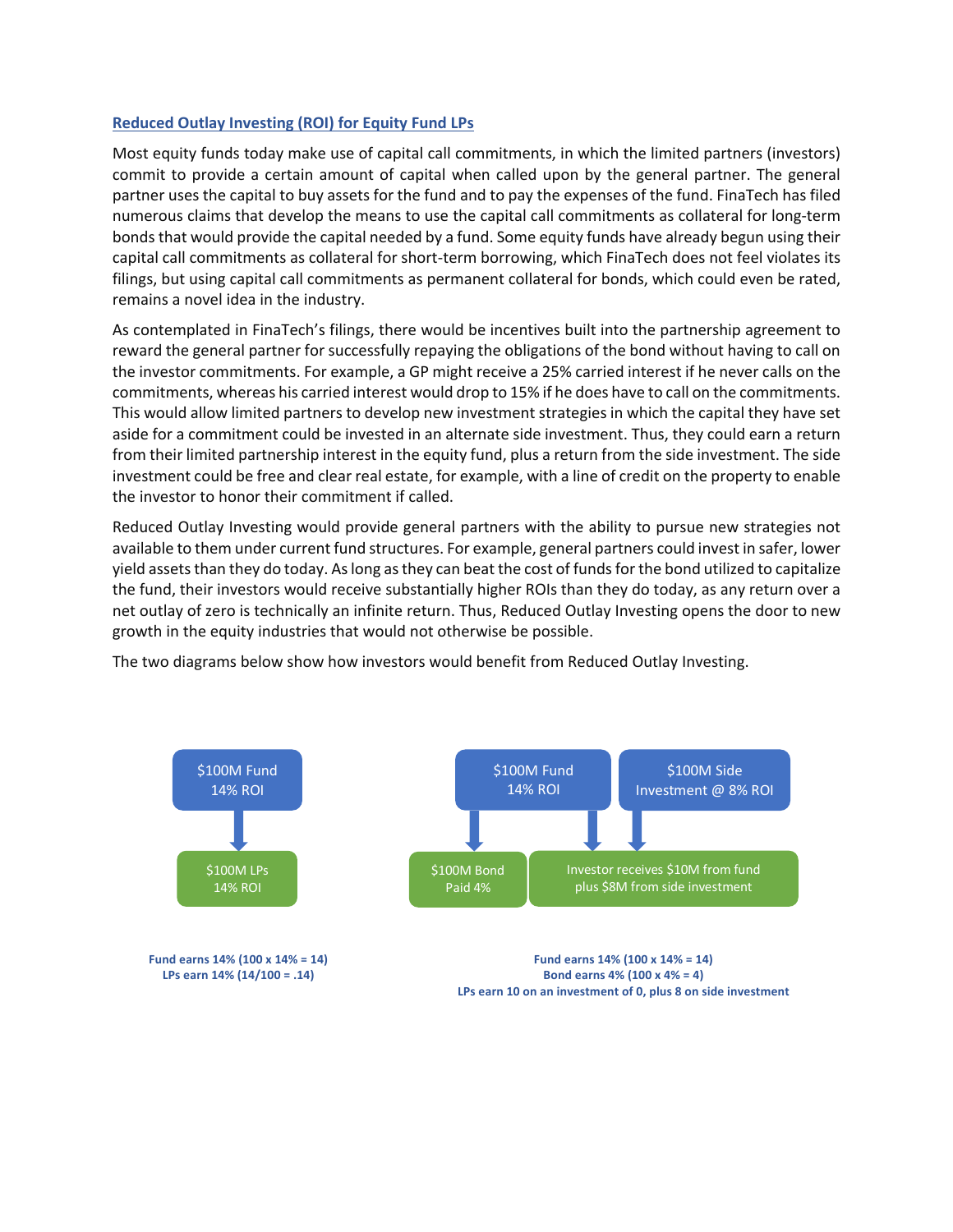### **Ordered Capital Calls with Reduced Outlay Investing**

FinaTech's Reduced Outlay Investing strategy can be modified to further benefit both the equity investor and the general partner. The capital call commitments can be ordered in the event that returns from the portfolio prove to be insufficient to pay the fund's obligations on the bond used to capitalize the portfolio. In general, Reduced Outlay Investing strategies will be structured to minimize the need to call on capital, but should a call become necessary, then the fund's operating agreement can designate a call order. Thus, the investors with the highest likelihood of being called would earn a higher return than the ones who are at the bottom of list. By structuring the order of calls, the investors with the lowest probability of being called could be paid nominal fees for providing credit enhancement for the fund. The diagram below shows how this could work.



**Fund earns 14% (100 x 14% = 14) Fund earns 14% (100 x 14% = 14) LPs earn 14% (14/100 = .14) Bond earns 4% (100 x 4% = 4) High risk LP earns 8 with \$33M at stake, plus 2.64 on side investment Low risk LP earns 1.5, plus 2.64 on side investment Very low risk LP earns 0.5, plus 2.64 on side investment**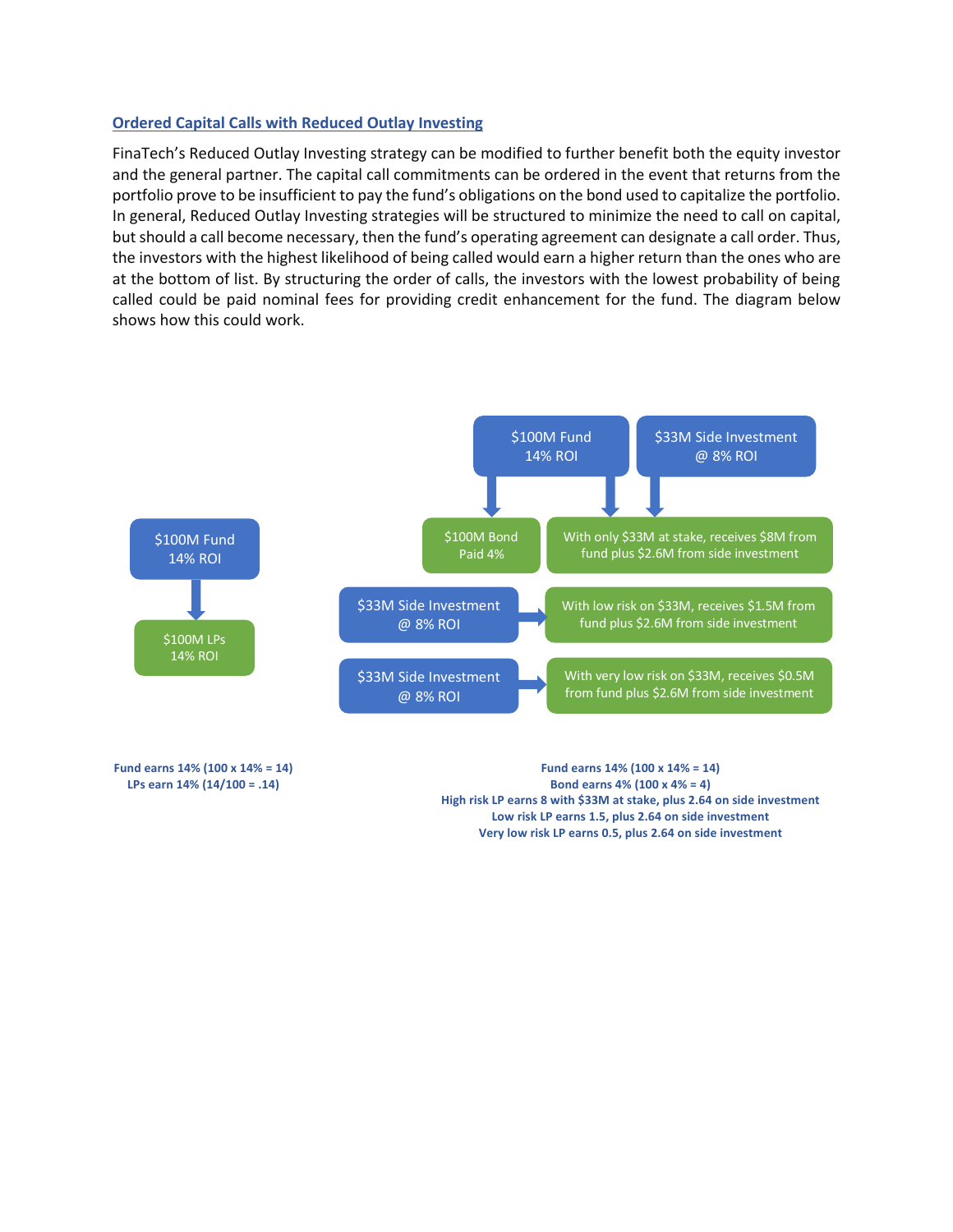#### **Short-Term Financings with Take-Outs**

Today, the exit strategy for investments in equity funds depend upon selling the portfolio assets to provide investors a return of their principle plus a profit. The investors in an equity fund thus tie their capital up for the duration of a fund, which is typically 12 years. The cost of capital for an equity fund is thus high, since investments using this strategy are illiquid, entail long-term maturities, and have uncertain ROIs. One strategy that FinaTech has developed resolves these issues by capitalizing equity funds with a series of security offerings over time. This provides a short-term maturity for the early rounds of financing and shifts the risk of exit away from selling assets to refinancing. The strategy also means the cost of capital for the final round won't involve the uncertainty of a blind pool, but an evaluation of real assets that can be sold in a few years instead of 12-years. This strategy would appeal to a broader range of investors than currently invest in private equity and it would enable the general partners of a fund to earn substantially more than they do today, as illustrated in the diagram below.

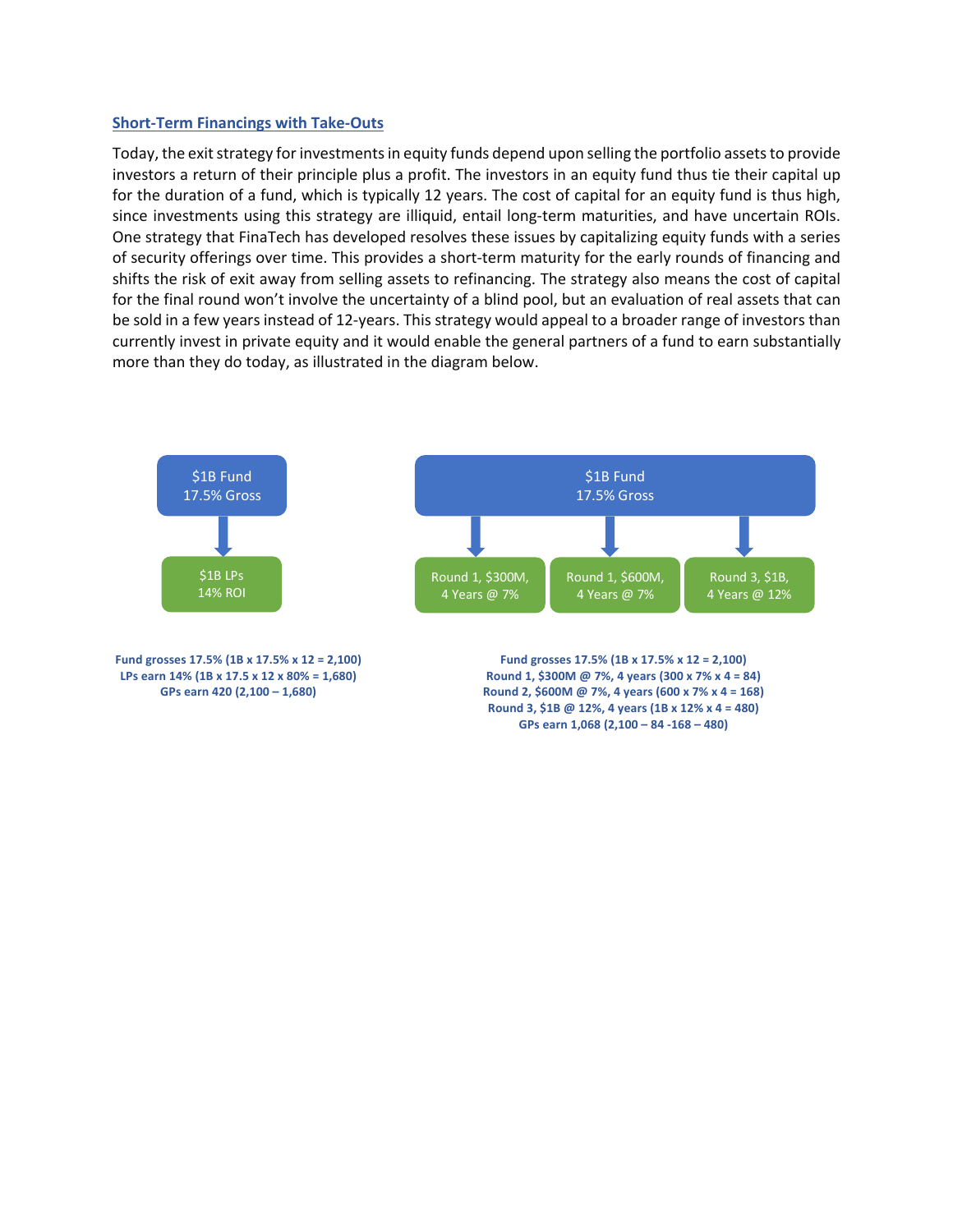### **Using Structure to Create Liquidity for LPs**

FinaTech's solution can be used to improve an investor's liquidity in legacy funds having conventional structures. Generally, when an investor sells their interest in a fund, they must sell at a discounted present value (PV) to make up for the uncertainty in the future value (FV) of their interest in the fund. But by selling a senior interest in the cash flow from their interest, it is possible to minimize the discount rate while also allowing the seller to retain their upside in the fund. The net amount they would receive from this strategy would be less than the proceeds from an outright sale, of course, but would be more than made up for by retaining the upside value of their ongoing investment in the fund. The diagram below shows how this would work.



# **Using Structure to Create Liquidity for GPs**

Similarly, FinaTech's solution can be used to provide a GP liquidity in their carried interest. By selling a senior interest in the GP's carried interest, it is possible to minimize the cost of the loan while allowing the GP to fully retain the upside in their carried interest.